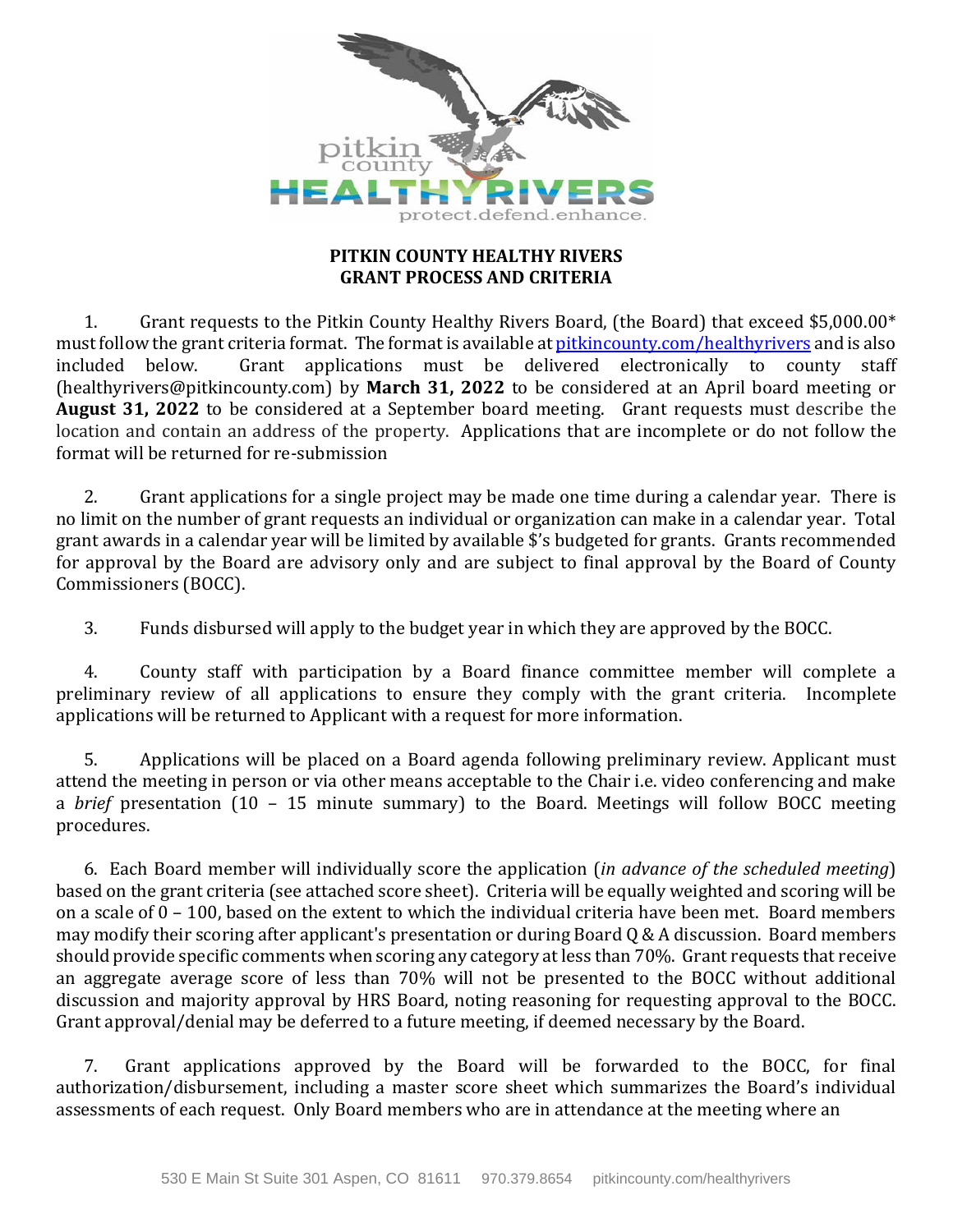

application has been considered will have their scores included. Applicants must also attend the BOCC meeting at which their application is being considered for final approval. County Staff will summarize the grant requests for the BOCC and applicants should be prepared to respond to BOCC questions. At least one member of the HRS Board will attend the BOCC meeting where Grant requests are being considered.

- 8. Key factors for Board consideration of grant requests:
	- a. Evaluations should be based on merits of the project/request;<br>b. Bequests must be measurable and include accountability a
	- Requests must be measurable and include accountability and reporting back to the Board;
	- c. Requests must have specific measureable deliverables;<br>d. Requests must identify other funding partners when an
	- Requests must identify other funding partners when applicable
	- e. Requests exceeding \$30,000.00 may be disbursed in specific segmented amounts based on performance reporting and milestone/progress achievement.

9. Approved grants will require applicants to sign a contract with Pitkin County specifying the terms, conditions and requirements associated with each grant.

\*= Grant requests of less than \$5000.00 must be submitted in a written request and generally follow the grant criteria, with an emphasis on the goals of the Board and the benefits of such requests to the community. The Board will consider such requests at the first available meeting based on its individual merits and presentation. Grant requests do not include sponsorships or subscriptions.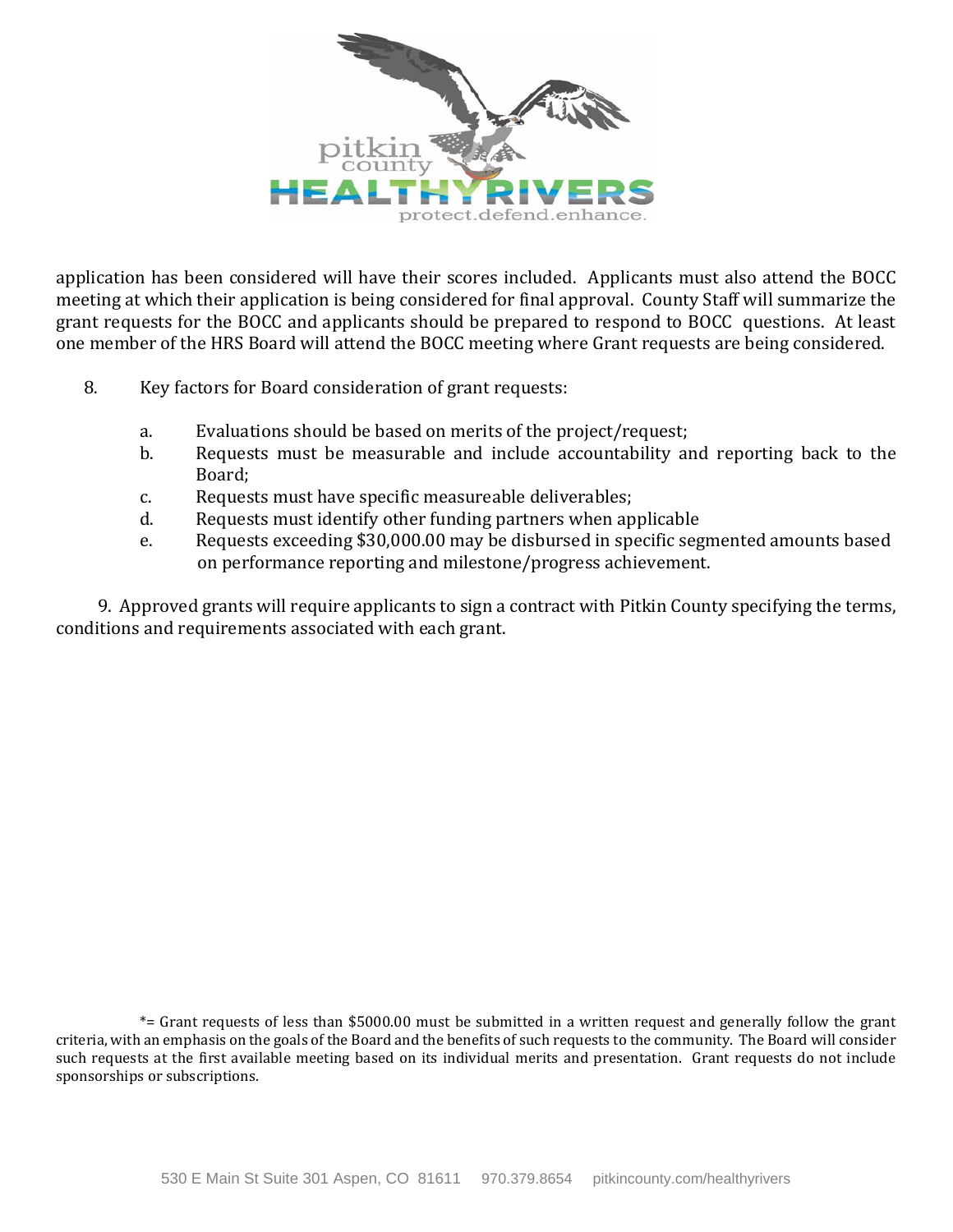

### **A. Goals of the Healthy Rivers Board**

The extent to which the proposed grant request/project meets the stated goals, objectives and on-going projects/priorities of the River Board.

- 1. Must be complete, clear and concise, with specific dollar amounts in total and for each element of the project;
- 2. Must fulfill the intent of the ballot language.

## **B. Viability of the Project**

The extent to which the proposed grant request/project is practical, will be completed as proposed and/or may require other resources to be fully completed, and the extent to which the project can be repeated in other locations such that it will not be limited to a single event.

- 1. Must address an essential need;
- 2. Demonstrates collaboration and/or partners with other agencies.

# **C. Public Need, Accessibility and Appreciation**

The extent to which the proposed grant request/project will be seen, appreciated and/or used by the public.

- 1. Does not duplicate existing services or programs;
- 2. Must serve and be appreciated by people who live and/or work in Pitkin County and the Roaring Fork watershed;
- 3. Includes a specific Public Relations strategy;
- 4. Demonstrates an appropriate need for public funding.

# **D. History of the Requesting Party**

The extent that the requesting individual/entity has been successful in other projects or efforts and is known in the community.

#### **E. Budget, Measurements and Accountability**

The extent to which the proposed grant amount is appropriate to the project scope and includes other appropriate sources of funding. The extent that the project includes specific measures for success and reporting of progress and results to the River Board.

- 1. Demonstrates financial stability and presents accurate budgets and financial reports, measurements and accountability;
- 2. Specific measures of progress and success;
- 3. Reporting plan to the River Board/others.